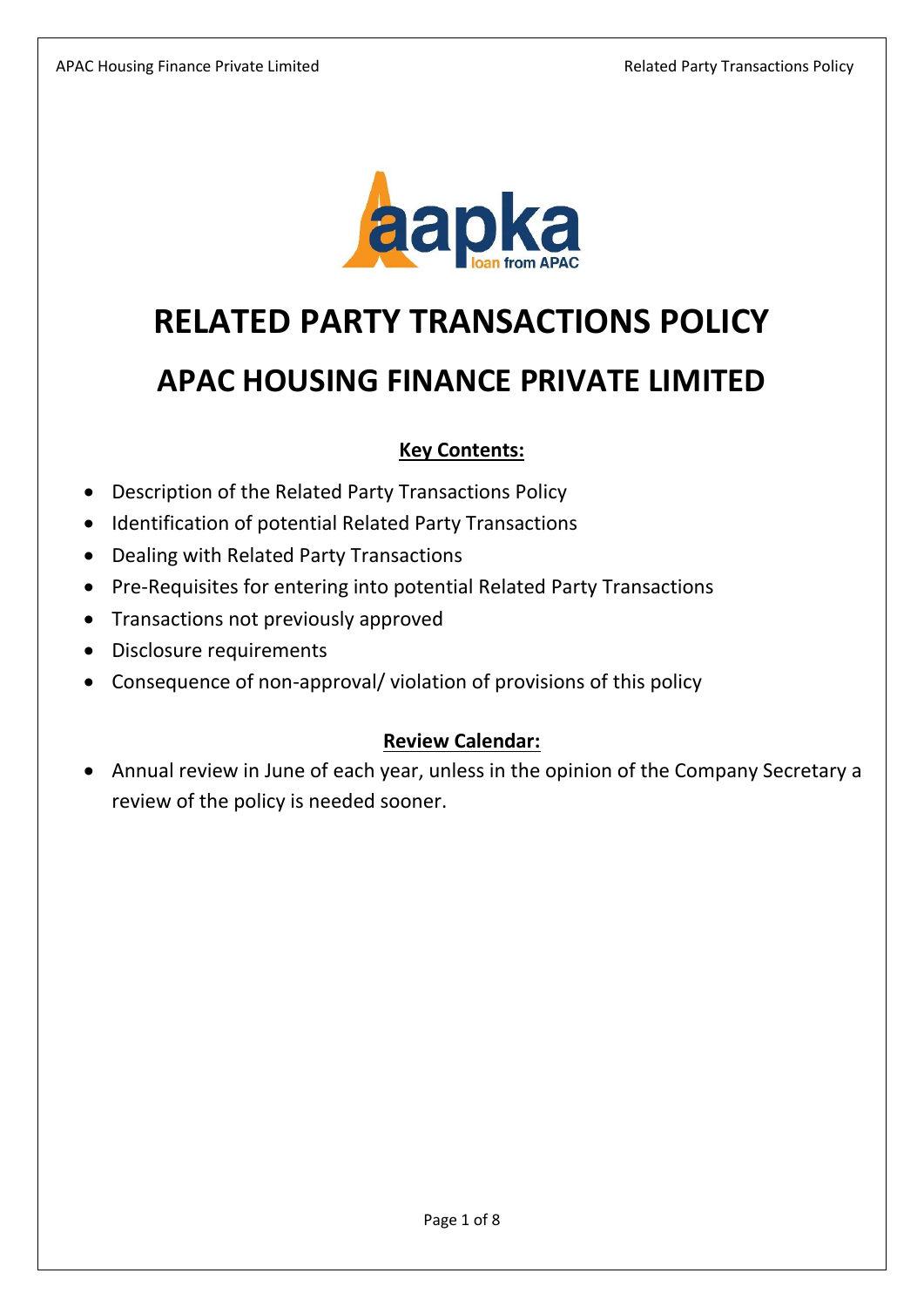### **Related Party Transactions Policy**

### 1. Introduction

This policy ("**Policy**") enumerates APAC Housing Finance Private Limited ("**APAC**" or the **"Company"**) requirements and procedures related to **Related Party Transactions ("RPTs"**). This **Policy** has been prepared in compliance with the Companies Act, 2013, Indian Accounting Standard (Ind AS) 24 and other applicable laws, if any, prescribing for formulation of the **RPT Policy**.

The Policy governs transactions with any Related Parties(defined below) keeping in view the potential or actual conflict of interest which may arise upon the transactions being entered into by the Company with the Related Parties and whether such transactions are consistent with the interests of the Company and its members.

If at any point a conflict of interpretation / information between this Policy and any Regulations, Rules, Guidelines, Notifications, Clarifications, Circulars, Master Circulars/ Directions by the Reserve Bank of India ("RBI") arise then, interpretation of such Regulations, Rules, Guidelines, Notification, Clarifications, Circulars, Master Directions issued by RBI shall prevail.

#### 2. Objective/Purpose

This Policy is framed in accordance with the provisions as mentioned above.

Any RPTs shall be entered into by the Company only in accordance with this Policy.

### 3. Definitions

"Board of Directors" or "Board" means the Board of Directors of APAC

"Body Corporate" or "Corporation" is a company incorporated in or outside India but does not include:

a. a co-operative society registered under any law relating to co-operative societies; and

b. any other body corporate (not being a company as defined in this Act), which the Central Govt. may, by a notification in the official gazette, specify.

"Company" or "APAC" means APAC Housing Finance Private Limited.

"Control" shall have meaning as per the Companies Act 2013 & Rules made thereunder and as per Accounting Standards.

"Joint Ventures" – A contractual arrangement whereby two or more parties undertake an economic activity which is subject to joint control.

"Key Managerial Personnel", in relation to a company, means—

(i) the Chief Executive Officer or the Managing Director or the Manager;

(ii) the Company Secretary;

(iii) the Whole-time Directors;

(iv) the Chief Financial Officer; and

(v) such other officer as may be prescribed under the Companies Act 2013.

"Related Party", with reference to APAC, means

1. a Director of APAC or his / her Relative;

2. a Key Managerial Personnel of APAC or his/her Relative;

3. a firm, in which any Director, Manager of APAC or his/her Relative is a partner;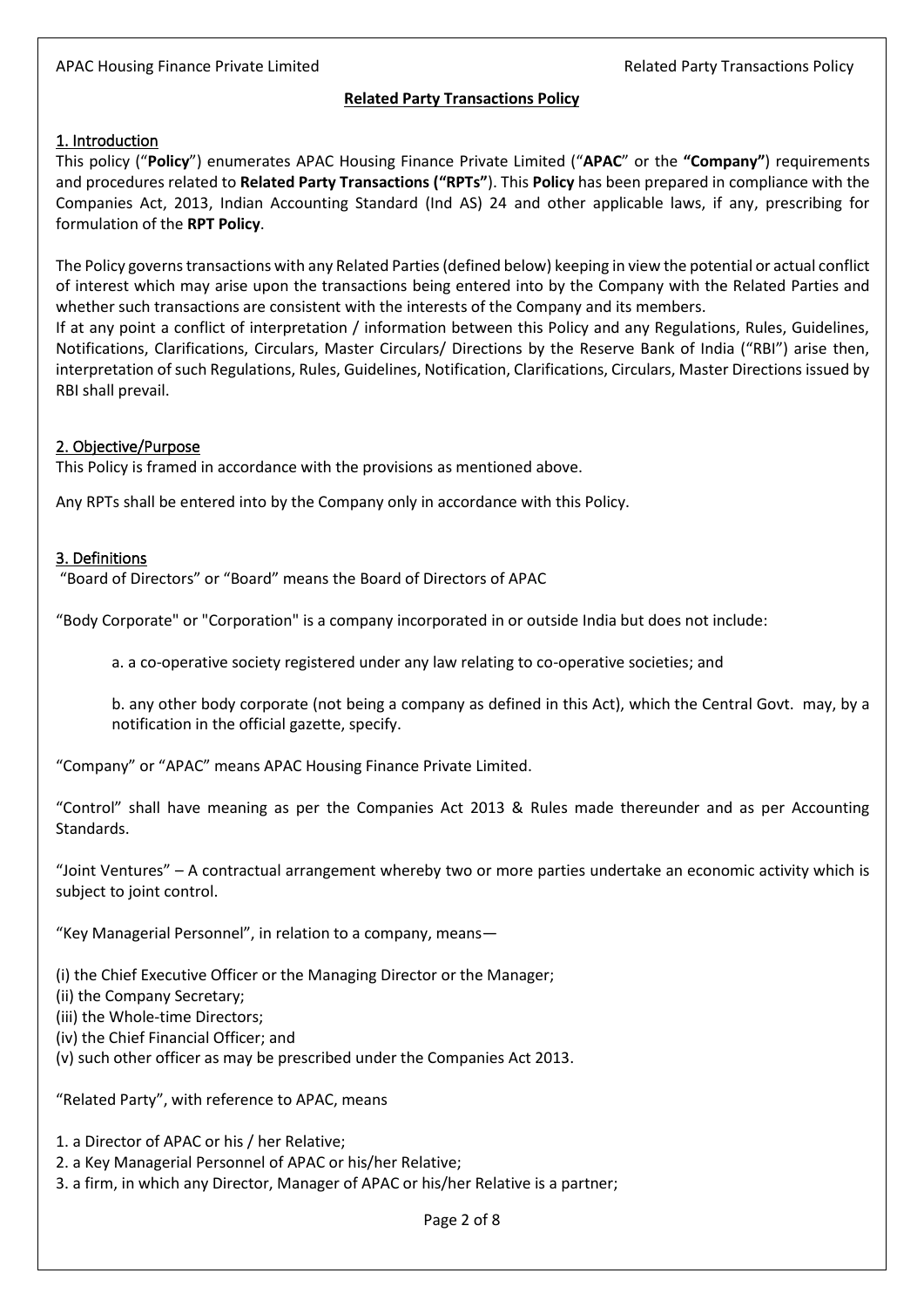4. a private company in which a Director or Manager of APAC or his relative is a member or director;

5. a public company in which a Director or Manager of APAC is a Director and holds along with his Relatives, more than two per cent of the company's paid-up share capital;

6. any Body-Corporate whose Board of Directors, managing director or manager is accustomed to act in accordance with the advice, directions or instructions of a Director or Manager of APAC;

7. any person on whose advice, directions or instructions a director or manager of APAC is accustomed to act: Provided that nothing in sub-clauses (6) and (7) shall apply to the advice, directions or instructions given in a professional capacity;

8. any body corporate which is—

a. a holding, subsidiary or an Associate Company of APAC; or

b. a subsidiary of a holding company to which APAC is also a subsidiary; or

c. an investing company or the venture of the company

9. A Director or Key Managerial Personnel of the holding company or his Relative shall be deemed to be a Related Party.

10. Parties are considered to be related if at any time during the reporting period one party has the ability to Control the other party or exercise significant influence over the other party in making financial and /or operating decisions.

"Relative" means a relative as defined under the Companies Act, 2013 and includes anyone who is related in any of the following manner –

- a. Members of a Hindu undivided family;
- b. Husband or wife;
- c. Father (including step-father);
- d. Mother (including step-mother);
- e. Son (including step-son);
- f. Son's wife;
- g. Daughter;
- h. Daughter's husband;
- i. Brother (including step-brother); or
- j. Sister (including step-sister).

List of related parties shall be as per Related Party Disclosures (Ind AS) 24 - Related Party Disclosures

"Related Party Transactions" (or "RPTs") means transactions specified in Section 188 of the Companies Act, 2013 and as amended from time to time. RPTs means any transaction involving transfer of resources, services or obligations between the Company and a Related Party, regardless of whether a price is charged or not.

A transaction with a Related Party shall be deemed to include either a single transaction or a group of transactions in a contract.

"Material Related Party Transaction" means any transaction/transactions to be entered into individually or taken together with previous transactions during a financial year as prescribed in the Companies Act, 2013.

#### **4. Identification of potential related party transactions**

APAC's Company Secretary will maintain a database of Related Parties containing the names of individuals and companies identified based on the definition of Related Party and declarations provided by the Directors and Key Managerial Personnel, including any revisions therein. The list of Related Parties will be further augmented to include declarations of Directors and Key Managerial Personnel of APAC. The Related Parties list shall be updated whenever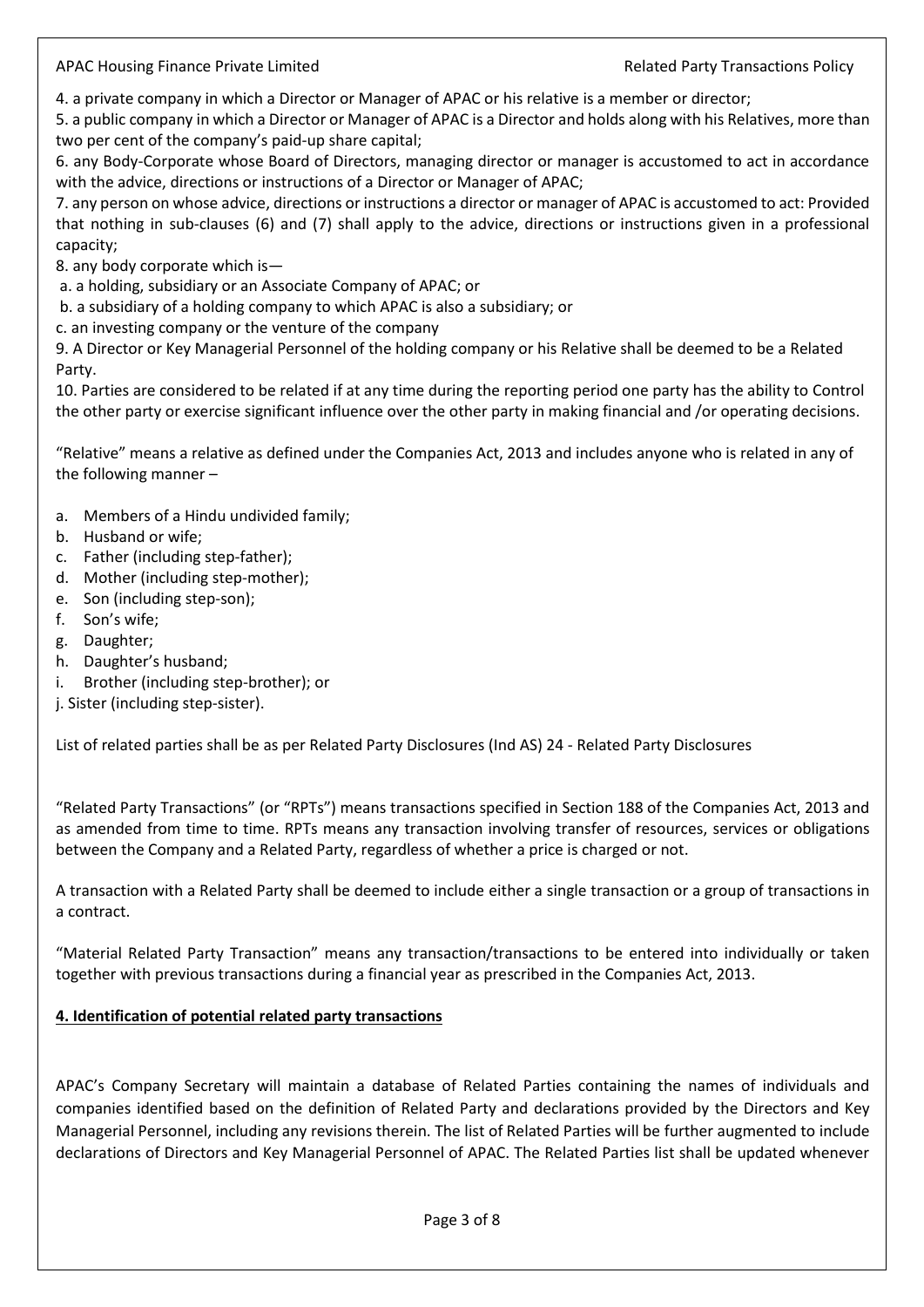necessary and reviewed on a timely basis and would be communicated to the functional departments. The functional / business heads / Financial Officer /Company Secretary/ shall have access to the updated database.

Each Director and Key Managerial Personnel is responsible for providing declarations to the Company Secretary of any Related Parties involving him or her or his or her Relatives, including any additional information that the Company Secretary may reasonably request.

Every Director, Key Managerial Personnel, Functional / Business heads / Financial Officer will be responsible for providing prior Notice to the Company Secretary of any potential Related Party Transaction. They will also be responsible for providing additional information about the transaction that the Board may request, for being placed before the Board.

#### **5. Related Party Transactions**

The functional departments shall submit to the Head of Finance & Accounts and the Company Secretary, the details of any proposed RPT with draft agreements or other supporting documents justifying that the transaction is in Ordinary Course of Business and on an arm's length basis at prevailing market rates. Based on such information, the Company Secretary will facilitate the necessary approval from the Board. Further details on the approval process follow below.

#### **Broad Parameters to assess "Ordinary Course of Business"**

The phrase "Ordinary Course of Business" has not been defined under the Act or Rules made thereunder. However, the Company shall adopt a reasonable approach/ methodology to demonstrate 'Ordinary Course of Business' which shall, inter alia, include the nature of the transaction, the frequency / regularity / length of time the company is engaged such transaction, such transaction/ action is consistent with the past practices and was taken in the ordinary course of the normal day-to-day operations of such company, common commercial practice i.e. customarily taken, in the ordinary course of the normal day-to-day operations of other companies that is in the same / similar line of business.

#### **Broad Parameters to assess "Arm's Length"**

For transactions between two related parties to be considered to be at Arm's Length Pricing, the transaction should be conducted between the two parties as if the parties were unrelated, so that there is no conflict of interest i.e. Arm's Length Pricing is the condition or the fact that the two related parties transact as independent (un-related) parties and on an equal footing from one or more of the following aspects viz. nature of goods/ services, risk assumed, assets/ resources employed, key terms/ covenants.

#### **Related Party Transactions Approval Process**

#### I. **Approval by Board of Directors**

Except with the consent of the Board of Directors given by a resolution at a meeting of the Board, APAC shall not enter into any contract or arrangement with a Related Party with respect to-

- a. Sale, purchase or supply of any goods or materials;
- b. Selling or otherwise disposing of, or buying, property of any kind;
- c. Leasing of Property of any kind;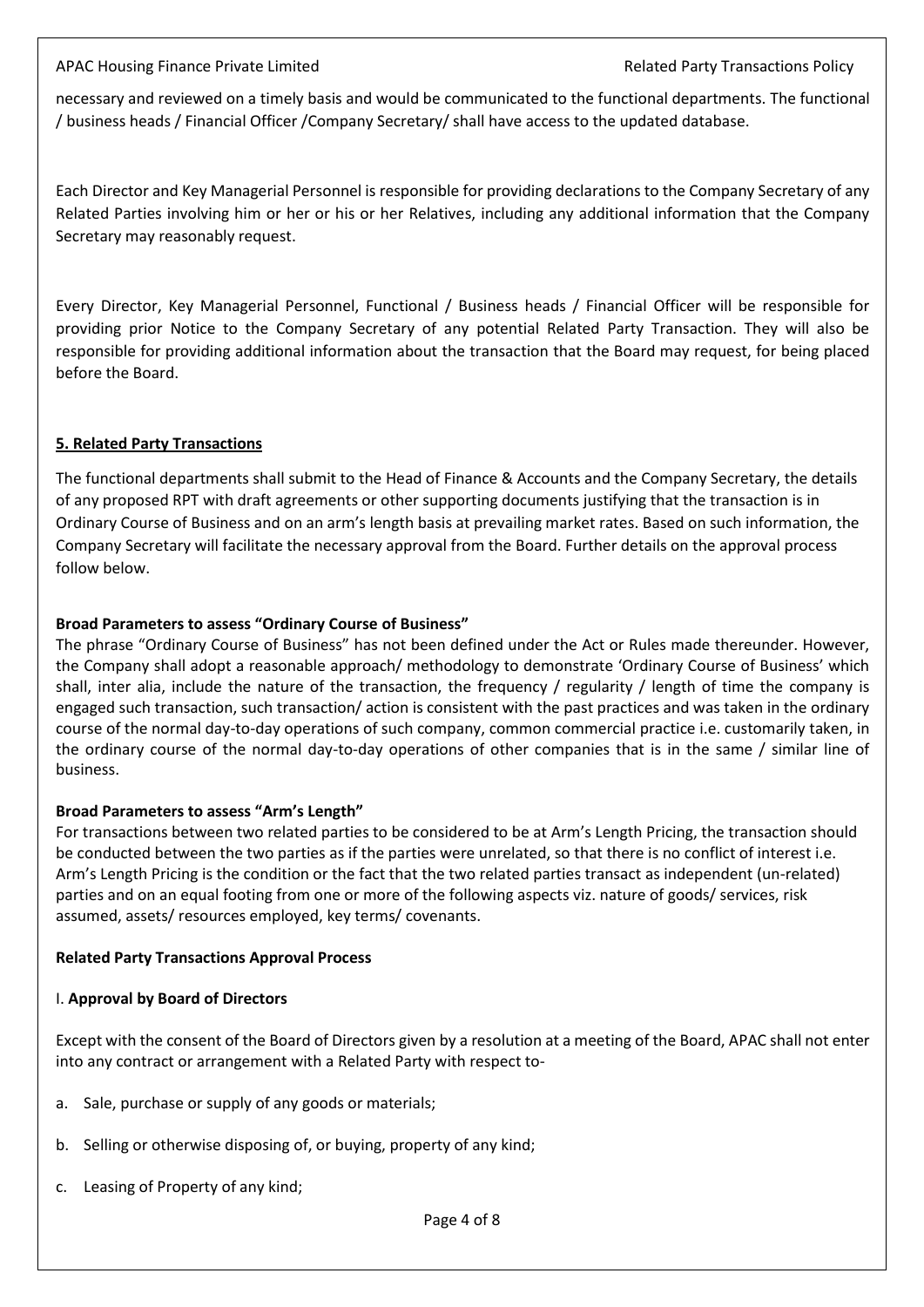- d. Availing or rendering of any services;
- e. Appointment of any agent for purchase or sale of goods, materials, services or property;
- f. Such Related Party's appointment to any office or place of profit in the Company, its subsidiary company or associate company; and
- g. Underwriting the subscription of any securities or derivatives thereof, of the Company:

Provided that no contract or arrangement, in the case of a company having a paid-up share capital of not less than such amount, or transactions not exceeding such sums, [as may be prescribed,](http://ebook.mca.gov.in/Actpagedisplay.aspx?PAGENAME=18105) shall be entered into except with the prior approval of the company by a resolution:

Provided further that no member of the company shall vote on such resolution, to approve any contract or arrangement which may be entered into by the company, if such member is a [related party:](http://ebook.mca.gov.in/notificationdetail.aspx?acturl=6CoJDC4uKVUR7C9Fl4rZdatyDbeJTqg3uaDT7Vp4Q49CMLrjLkTdQ3Pyokn1IG4M1v2eQsahUIhbgQpxm44GdQtcvtvroFBL)

Provided also that nothing contained in the second proviso shall apply to a company in which ninety per cent. or more members, in number, are relatives of promoters or are related parties:

Provided that nothing of the above shall apply to any transactions entered by APAC in its ordinary course of business other than transactions which are not on arm's length basis.

Provided also that the requirement of passing the resolution under first proviso shall not be applicable for transactions entered into between a holding company and its wholly owned subsidiary whose accounts are consolidated with such holding company and placed before the shareholders at the general meeting for approval.

A Director who (if) has a potential interest in any Related Party Transaction will not remain present at the meeting or abstain from discussion and voting on such Related Party Transaction and shall not be counted in determining the presence of a quorum when such Transaction is considered.

#### **II. Approval by Shareholders**

RPTs which are specified in Section 188 of the Companies Act, 2013 or which are either not in the ordinary course of business or are not on an arms-length basis shall require approval of shareholders by way of special resolution. Where the transaction is between the Company and its wholly owned subsidiaries whose accounts are consolidated with the Company and placed before the shareholders at the general meeting for approval, no approval is required. The approval of the Board and the shareholders shall be obtained as and when applicable. Notwithstanding the foregoing, the following RPTs shall not require approval of Board and/or Shareholders, as the case may be:

- i. Any transaction that involves the providing of compensation to a Director or KMP in connection with his/her duties to the Company or any of its subsidiaries or associates, including the reimbursement of reasonable business and travel expenses incurred in the ordinary course of business.
- ii. Any transaction in which the Related Party's interest arises solely from ownership of securities issued by the Company and all holders of such securities receive the same benefits pro rata as the Related Party.

#### 6. Pre-Requisites for entering into potential related party transactions

#### **A. Board Level Pre-requisites:**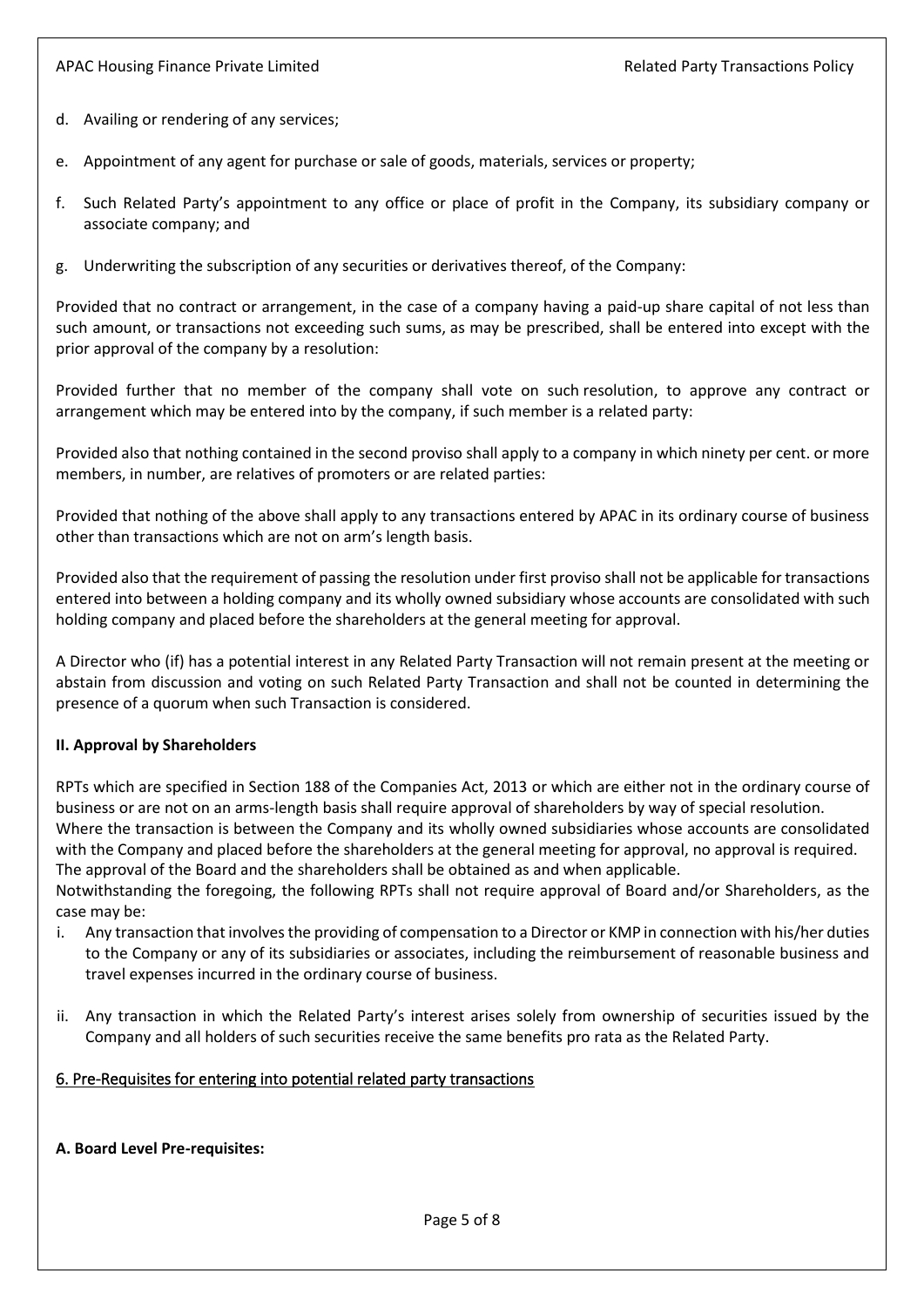While considering any transaction, the Board shall take into account all relevant facts and circumstances including the terms of the transaction, the business purpose of the transaction, the benefits to the Company and to the Related Party, and any other relevant matters. Prior to the approval, the Board shall, inter-alia, consider the following factors to the extent relevant to the transaction:

Whether the terms of the Related Party Transaction are in the ordinary course of the Company's business and are on an arm's length basis;

The business reasons for the Company to enter into the Related Party Transaction and the nature of alternative transactions, if any;

Whether the Related Party Transaction would affect the independence or present a conflict of interest for any Director or Key Managerial Personnel of the Company, taking into account the size of the transaction, the overall financial position of the Director, Key Managerial Personnel or other Related Party, the direct or indirect nature of the Director's interest, Key Managerial Personnel's or other Related Party's interest in the transaction and the ongoing nature of any proposed relationship and any other factors the Board deems relevant.

APAC shall enter into any contract or arrangement with a related party subject to the following conditions:

The agenda of the Board Meeting, as the case may be, at which the resolution is proposed to be moved shall disclose:

a) The name of the Related Party and nature of the relationship

b) The nature, duration of the contract and particulars of the contract or arrangement

c) The material terms of the contract or arrangement including the value, if any;

d) Any advance paid or received for the contract or arrangement, if any;

e) The manner of determining the pricing and commercial terms, both included as part of contract and not considered as part of the contract;

f) Whether all factors relevant to the contract have been considered, if not, the details of factors not considered with the rationale for not considering those factors: and

g) And other information relevant or important for the Board to take a decision on the proposed transaction.

Where any director is interested in any contract or arrangement with a Related Party, such director shall not be present during discussions on the subject matter of the resolution relating to such contract or arrangement

#### **B. Shareholders level Pre-requisites**

For approval of the shareholders, a notice calling the General Meeting will be sent along with the explanatory statement to the Shareholders.

The explanatory statement to be annexed to the notice of a General Meeting convened for approval of the RPTs shall contain the following particulars, namely:

- Name of the Related Party;
- Name of the Director or Key Managerial Personnel who is related, if any;

- Nature of relationship;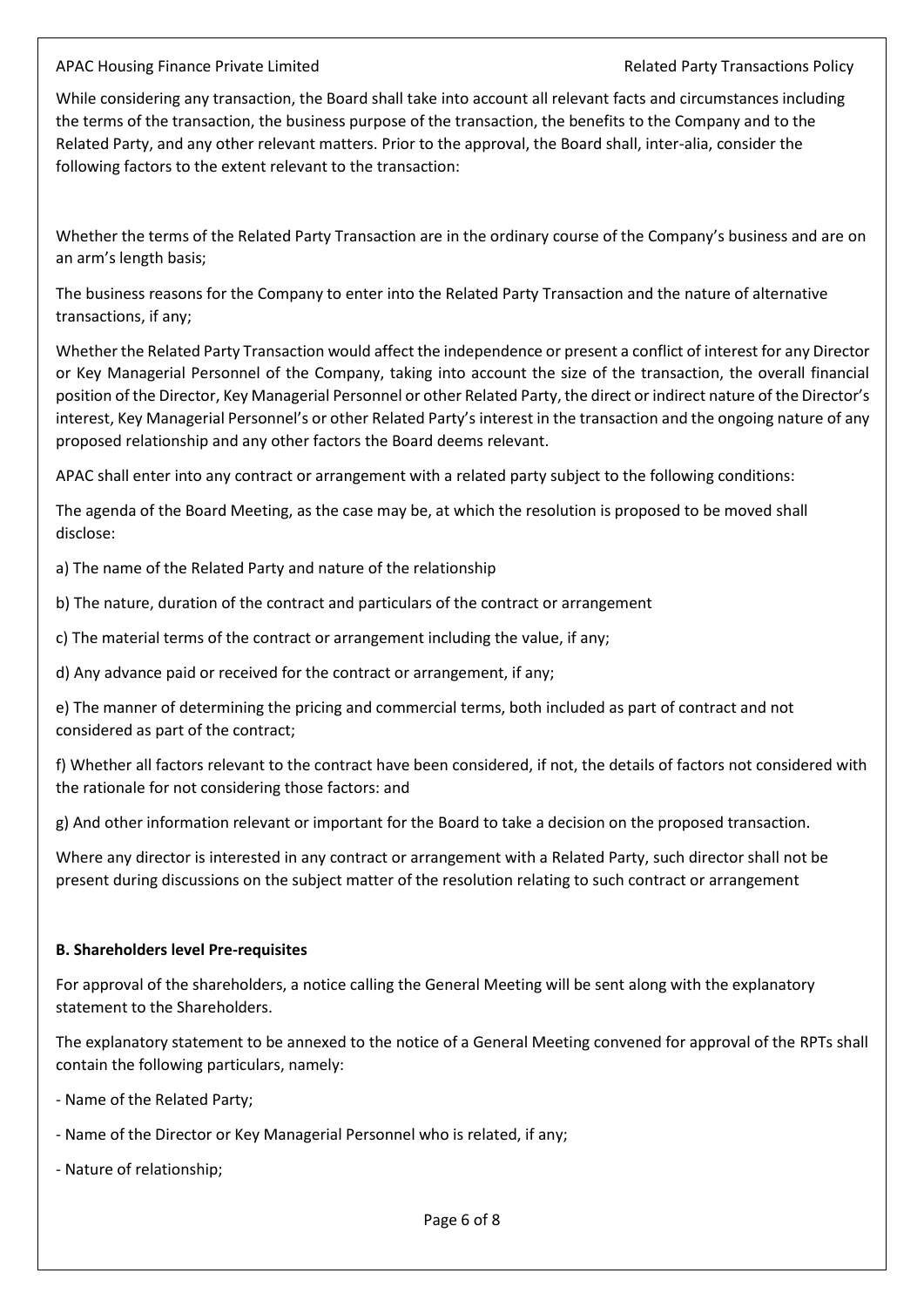- Nature, material terms, monetary value and particulars of the contract or arrangement;

- Any other information relevant or important for the members to take a decision on the proposed resolution;

#### 7. [Transactions](javascript:dodisplayexpand(1);) not previously approved

In the event the Company becomes aware of an RPT that has not been approved or ratified under this Policy, the transaction shall be placed before the Board or the Shareholders as may be required in accordance with this policy for review and ratification within three months from the date on which such contract or arrangement was entered into or as promptly as practicable.

• The Board shall consider all relevant facts and circumstances regarding such transaction and shall evaluate all options available to the Company, including but not limited to ratification, revision, or termination of such transaction, and the Company shall take such action as the Board deems appropriate under the circumstances. The Board shall also examine the facts and circumstances pertaining to the failure of reporting such RPT to the Board under the Policy, and shall take any such action it may deem fit.

In any case, where the Board determines not to ratify any RPT that has been commenced without approval, the Board, as appropriate, may direct additional actions including, but not limited to, immediate discontinuation or rescission of the transaction. In connection with any review of any RPT, the Board has authority to modify or waive any procedural requirements as specified in the Policy.

#### 8. [Disclosure](javascript:dodisplayexpand(2);) Requirements

This policy will be communicated to all operational employees and other concerned persons of APAC and shall be placed on the website of APAC**.**

#### 9. Consequence of Non-Approval/Violation of provisions of RPTs

- a. Where any contract or arrangement is entered into by a Director or a Key Managerial Personnel, without obtaining the consent of the Board or approval by a special resolution in the general meeting as required and if it is not ratified by the Board or, as the case may be, by the shareholders at a meeting within three months from the date on which such contract or arrangement was entered into, then the contract or arrangement shall be voidable at the option of the Board and if the contract or arrangement is with Related Party to any Director or a Key Managerial Personnel, or is authorised by any other Director concerned, he or she shall indemnify the Company against any loss incurred by voiding the contract.
- b. Without prejudice to anything in the above para, it shall be open to APAC to proceed against a Director or a Key Managerial Personnel or any other employee who had entered into such contract or arrangement in contravention of the provisions of this Policy for recovery of any loss sustained by it as a result of such contract or arrangement.
- c. Any director or a Key Managerial Personnel who enters into or authorises a contract or arrangement in violation of the provisions of section 188 of the Companies Act, 2013, in relation to RPTs may be punishable with a fine which shall not be less than twenty-five thousand rupees but which may extend to five lakh rupees.

#### 10. Registers and the Disclosures

The Company shall keep and maintain a Register, physically or electronically, as may be decided by the Board of Directors, giving separately the particulars of all contracts or arrangements to which the Policy applies.

Every Director and KMP shall, from time to time, make the necessary disclosures to the Board, within a period of 30 days of his appointment, or relinquishment of his office in other Companies/Firms/bodies corporate, as the case may be, disclose to the Company the particulars relating to his/her concern or interest in the other associations which are required to be included in the Register maintained in this regard.